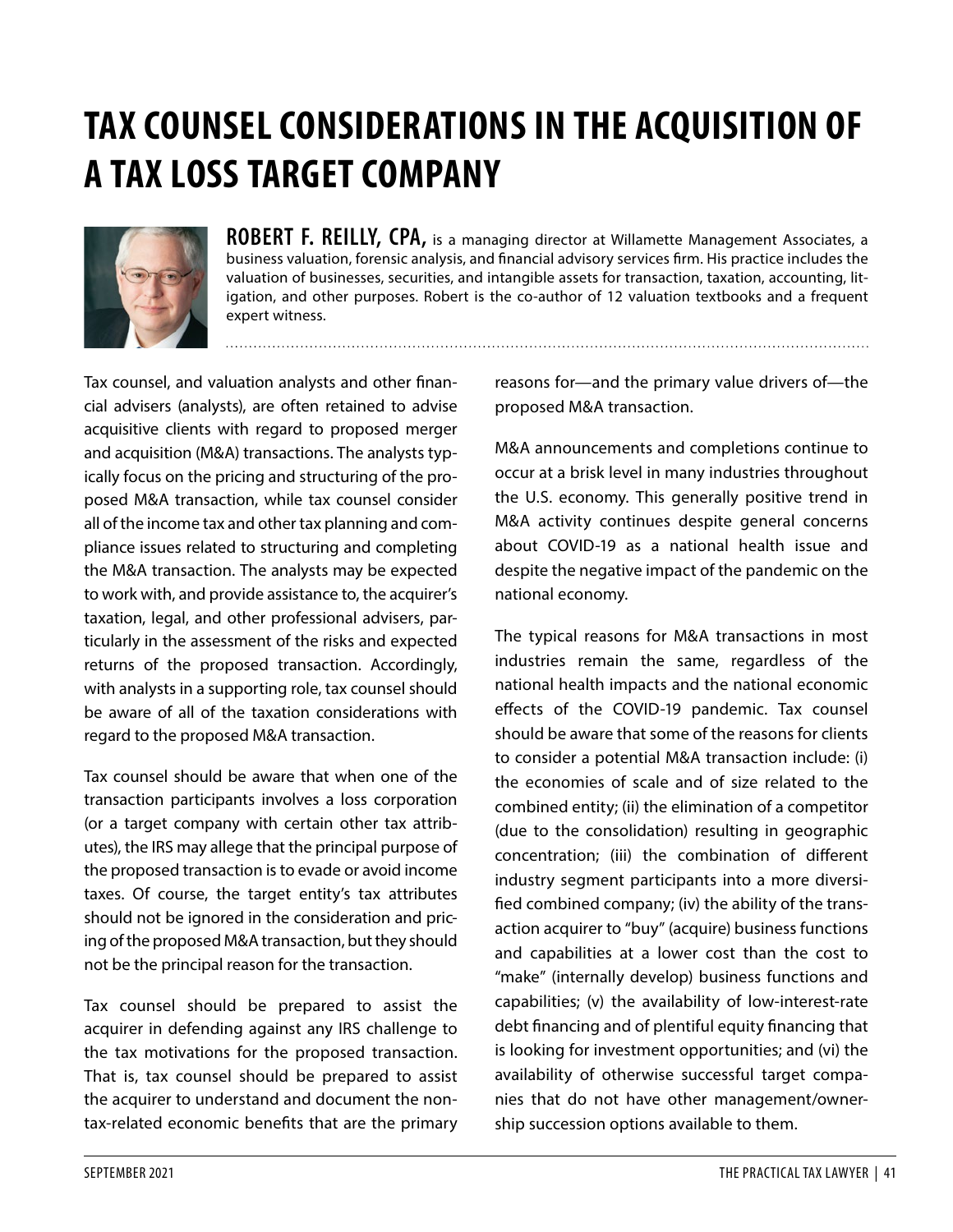Any combination of these post-M&A transaction economic benefit factors could lead to the client's: (i) identification of an acquisition target company; (ii) negotiation and consummation of a successful M&A transaction; and (iii) creation of an integrated combined entity that is experiencing post-merger synergies, economies of scale, and other combined entity value enhancements.

Throughout the COVID-19 pandemic, companies in many industry segments have remained quite successful, experiencing increased revenue, profitability, and taxable income. Such financially successful companies are often attractive M&A target companies. Other companies have experienced operational problems, decreased revenue levels, and financial distress. These other companies have experienced negative profitability, and tax-related net operating losses. In addition to their other attributes, the tax attributes, including the net operating loss (NOL) carryforwards, of these financially distressed companies may also make them attractive M&A target companies. In fact, the tax attributes of the "loss" companies may increase the attractiveness or enhance the acquisition value of such M&A candidate companies to financially successful acquisitive companies.

Tax counsel should advise corporate acquirers and their analysts to be careful when pricing and structuring the potential acquisition of M&A target corporations with NOL and certain other income tax attributes. Of course, the income tax attributes of such a loss target company are an important consideration in the pricing of any M&A transaction. And, the income tax attributes of the potential target company are a component of the value of any potential target company. However, tax counsel should advise that corporate acquirers and analysts understand that the acquisition of the target company's income tax benefits should not be the only or even the primary—value driver in (or purpose of) the potential M&A transaction.

The IRS may disallow the acquirer's use of the target company's NOL carryforward—or other income tax attributes—if the IRS concludes that the M&A transaction was solely based on the value of such

tax attributes. Tax counsel should consider this risk with regard to the acquirer's pricing and structuring of an M&A transaction involving a financially distressed target company. This discussion summarizes the factors that tax counsel, acquired clients, and the client's analysts should all consider when structuring an M&A transaction that involves a target corporation with such income tax attributes.

### **SECTION 269 AND THE TAX LOSS TARGET CORPORATION**

Internal Revenue Code section 269 often serves as the justification for disallowing tax attributes related to an M&A transaction that the IRS decides was intended to evade or to avoid income tax. While the NOL of a target corporation can be used (with restrictions) to affect the taxable income of the acquirer, the IRS will carefully scrutinize any M&A transactions that it believes to be primarily motivated by tax avoidance.

First, tax counsel should advise clients that the M&A transaction should be structured and economically justified in order to prevent the IRS from disallowing the use of the target corporation's tax attributes.

Second, tax counsel should advise the acquirer to expect that the IRS will limit the annual amount of any target company NOL benefits through the application of Code section 382. Section 382 restricts the combined entity's use of the target company's NOL carryforwards (and certain built-in losses) following a loss corporation ownership change transaction.

In addition, if the IRS believes that the M&A transaction was primarily tax-motivated, it may apply a number of other statutory provisions in order to restrict the transaction's income tax benefits. Such statutory provisions are intended to disallow—or to re-characterize—the target corporation's losses and other income tax attributes.

#### **ACQUISITIONS PRINCIPALLY INTENDED TO AVOID OR TO EVADE INCOME TAX**

Code section 269(a) provides the IRS with the authority to disallow a deduction, a credit, or any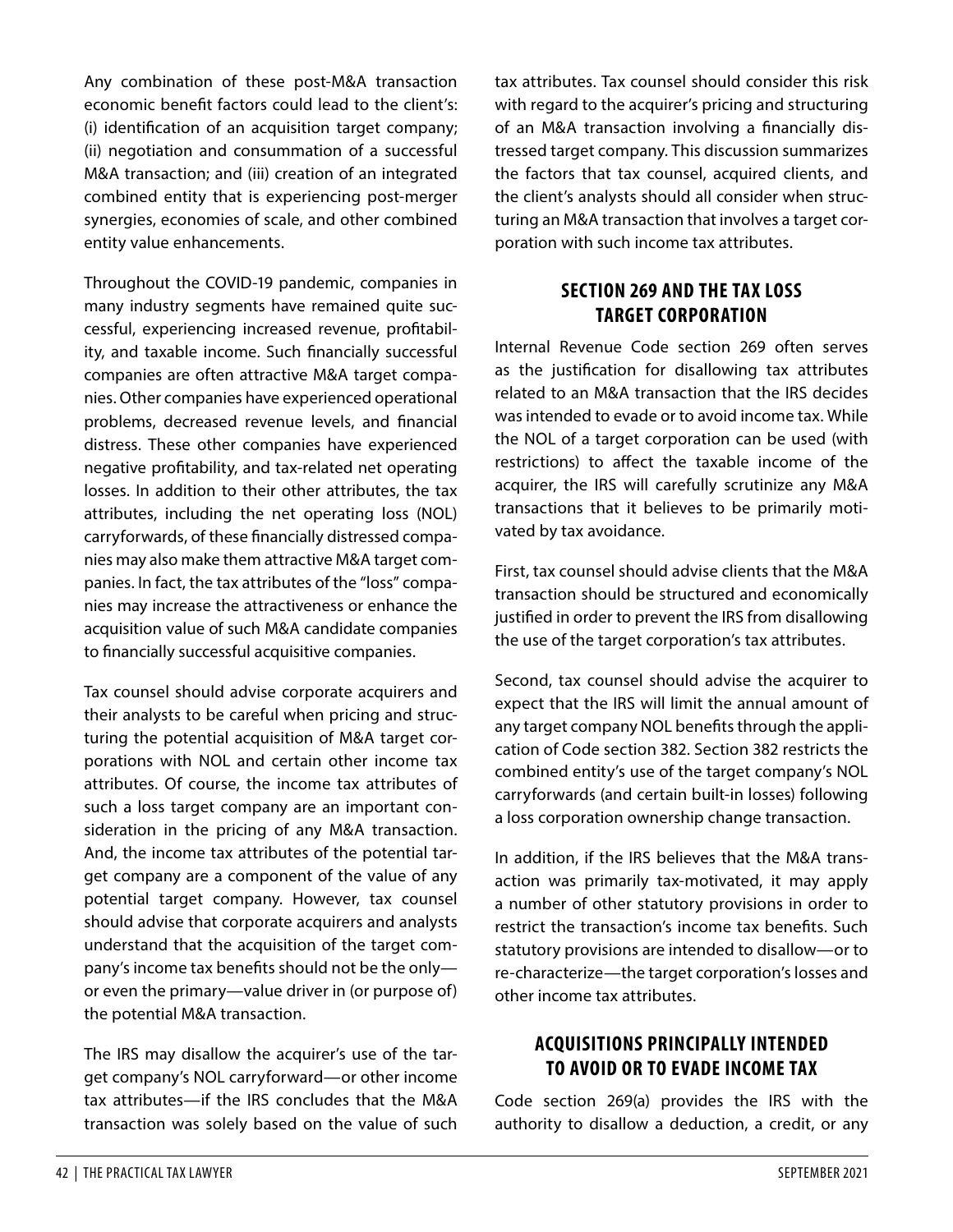other income tax benefit. The IRS may disallow these income tax benefits if the benefits are obtained by a taxpayer (either a corporation or a person) that acquires control of a corporation for the principal purpose of avoiding or evading federal income tax.

The statutory language of section 269 provides a specific definition of "control." For purposes of section 269, "control" means the ownership of the corporation stock possessing either: (i) 50 percent of the combined total voting rights of all classes of stock that are entitled to vote; or (ii) at least 50 percent of the total value of the shares of all classes of stock. For this purpose, control of the corporation may be acquired directly or indirectly. The direct acquisition of control typically occurs through a target company stock purchase or exchange. An indirect acquisition of control may occur, for example, if the taxpayer corporation itself redeems the shares of certain shareholders. That is because the corporation's stock redemption could leave a remaining shareholder with a controlling ownership interest.

The acquisition of control of the tax benefit corporation must occur in order for the IRS to apply the section 269 provisions. One example where a court rejected the IRS's application of section 269 is *Jack-*son Oldsmobile, Inc. v. U.S.<sup>[1](#page-7-0)</sup> In that decision, the Fifth Circuit upheld the trial court's ruling that there was an acquisition of nonvoting stock that represented less than 50 percent of the corporation's value. The Fifth Circuit reached this conclusion because one shareholder had owned 100 percent of the corporation's voting stock—both before and after the acquisition of the nonvoting stock.

Tax counsel should be aware that voting stock ownership is not the only factor that the IRS looks at to determine who has voting control of the target corporation. Of course, the percentage of voting common stock owned by the acquirer (either an individual or a corporation) is the first factor that the IRS considers. However, sometimes there is evidence that other factors also influence who actually has operational control of the target corporation.

This issue of de facto control versus voting stock ownership was an important consideration in *Hermes Consol. Inc. v. U.S.*[2](#page-7-1) In the *Hermes* decision, the Court of Federal Claims explained that "the ultimate expression of voting power is the ability to approve or disapprove of fundamental changes in the corporate structure, and the ability to elect the corporation's board of directors.["3](#page-7-2)

In addition, an acquirer (either an individual or a corporation) cannot transfer control from itself to itself. That is, for purposes of applying section 269, the IRS may not recognize an "acquisition" when the taxpayer simply revives its own dormant subsidiary corporation. This no-control transfer result will occur even if the taxpayer uses the subsidiary corporation for a new purpose. This is because the ownership (and operational) control of the target corporation did not change hands. An example of this situation occurred in *The Challenger, Inc. v. Commissioner.*[4](#page-7-3) In that judicial decision, the Tax Court explained that control must be both relinquished and then re-established in order for there to be a change of control.

#### **DEFINITION OF TAX AVOIDANCE AS THE PRINCIPAL TRANSACTION PURPOSE**

Treasury Regulation 1.269-3(a) provides an explanation of the "principal purpose" requirement with respect to the proposed transaction. That is, tax avoidance becomes the principal purpose of the transaction if it "exceeds in importance any other purpose." The language of this regulation doesn't mean that tax avoidance has to be the only purpose (or economic justification) of the M&A transaction. But, according to the section 269 regulations, tax avoidance does have to be the principal (or the primary) purpose of the M&A transaction.

In a taxpayer-friendly interpretation, some courts have interpreted "principal" purpose to mean that tax avoidance has to be more important to the acquisition than all other purposes combined. Under such an interpretation, the tax avoidance purpose does not just have to be the single most important purpose. It has to be more important than the summa-tion of all other transaction motivation purposes.<sup>[5](#page-7-4)</sup>

Of course, there are numerous strategic and economic justifications for creating a new combined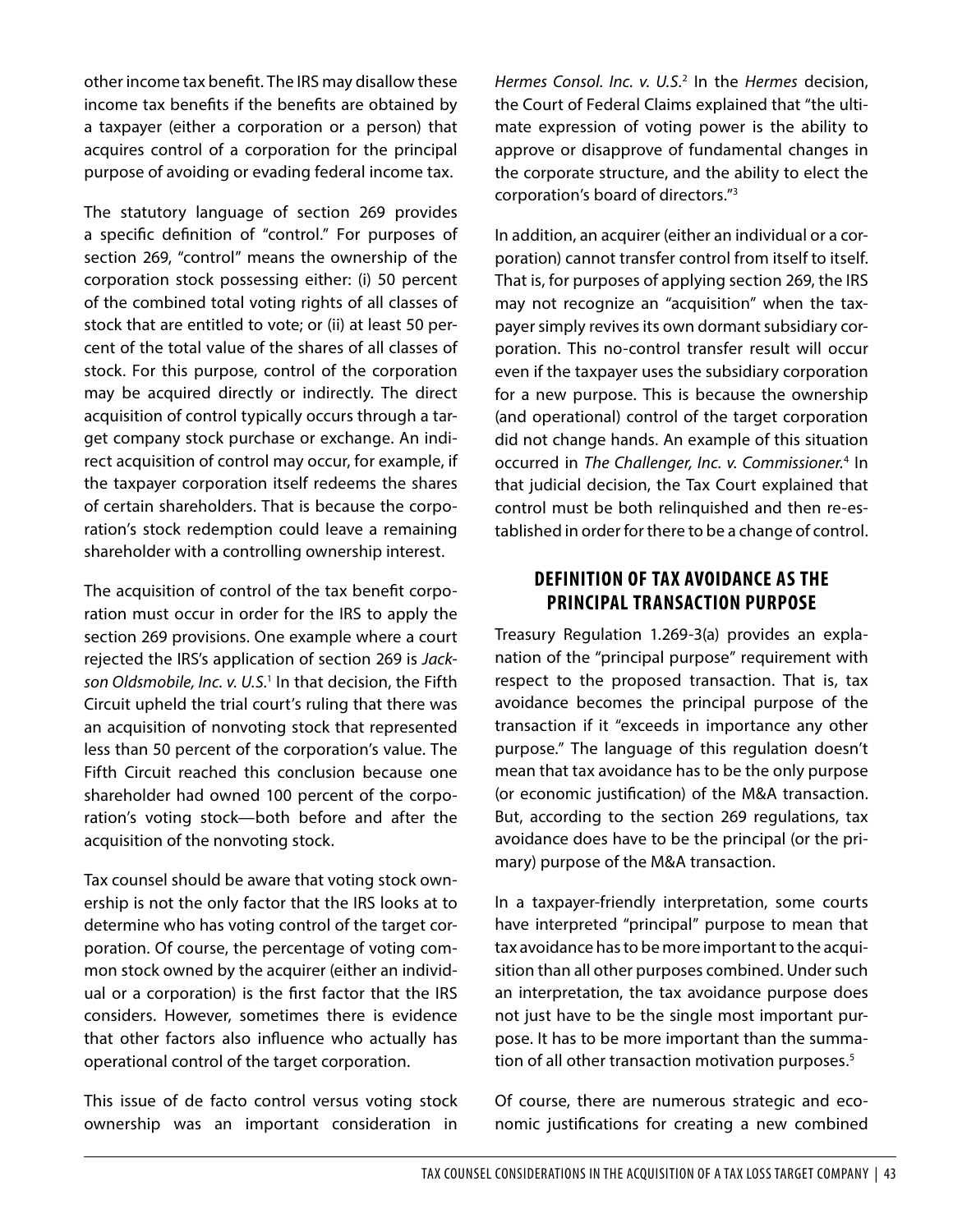entity through an M&A transaction. These reasons include limiting the entity's liability, increasing the combined debt capacity, decreasing the combined entity's cost of capital, increasing combined purchasing power, increasing the entity's market concentration and penetration, gaining access to otherwise unavoidable technology or intellectual property, and many other reasons. Income tax simplification and income tax reduction may also be valid economic justifications for an M&A transaction. However, evading or avoiding income tax cannot be the principal—or even the most important economic justification for the M&A transaction.

Section 269 provides the IRS with the authority to disallow tax benefits when a profitable corporation acquires a loss corporation for the sole purpose of utilizing the target company's NOLs or other tax attributes. As described in the Sixth Circuit's decision in *The Zanesville Investment Co. v. Commissioner,* the typical section 269 controversies "have dealt with the sale by one control group to another of a corporation with, typically, a net operating loss carryforward and the efforts of the new control group to utilize this carryforward by funneling otherwise taxable income to a point of alleged confluence with the carryforward.["6](#page-7-5)

#### **CONSIDERATION OF THE SOURCE OF THE NOLS**

The IRS may apply section 269 to disallow the use of pre-acquisition NOLs and other tax attributes regardless of which party to the M&A transaction is the source of the income tax benefit. In other words, for section 269 purposes, it does not matter whether the loss corporation is the target corporation or the acquirer corporation. The IRS—and the courts may still apply section 269 to restrict the use of the pre-acquisition losses after an M&A transaction[.7](#page-7-6)

The IRS has made a few attempts to apply section 269 to disallow post-acquisition losses that taxpayers have applied to the post-acquisition combined entity income. However, the courts have generally not accepted such an application of section 269.[8](#page-7-7)

Nonetheless, some courts have accepted the IRS's application of section 269 on a post-acquisition

basis. These cases all involved instances where the acquired corporation was consistently generating an operating loss. In these cases, the post-transaction combined company attempted to offset the acquirer company's income against the acquired target company's continuing losses. In other words, the courts concluded that the acquirer completed the acquisition in order to have access to (and enjoy the tax benefit of) the target corporation's expected post-acquisition losses[.9](#page-7-8)

In assessing whether target company tax attributes are the principal purpose of the transaction, the IRS often considers both the pre-acquisition losses and the post-acquisition losses of the target company. If the target's losses do not repeat every single year but do occur with some regularity—then the IRS may allege that the target corporation's tax losses were the principal purpose of the transaction.

The IRS may also consider whether the acquirer (either an individual or a corporation) operates the loss target company differently after the acquisition. For example, let's assume that Connie Client (Connie) owns the profitable Alpha Company (Alpha). Alpha is a water, sewer, and pipeline construction company. Connie acquires the stock of Beta Corporation (Beta). Beta is another water, sewer, and pipeline construction company—with a large NOL carryforward. The amount of Alpha's income is not sufficient to fully benefit from the Beta NOL carryforward (even considering the effect of the section 382 limitation).

Now, let's assume that Connie also owns Gamma Corporation (Gamma). Gamma is an unrelated—but profitable—highway and street construction company. Connie merges Gamma into Alpha in order to have sufficient Alpha income to fully utilize the Beta NOL carryforward.

The IRS may allege that the principal purpose of the Gamma merger was the avoidance of income tax, and may apply section 269 to disallow Alpha's utilization of the Beta NOL.

The IRS has not been successful in applying section 269 to block the mere deferral of income tax. In *Rocco v. Commissioner,* the IRS claimed that tax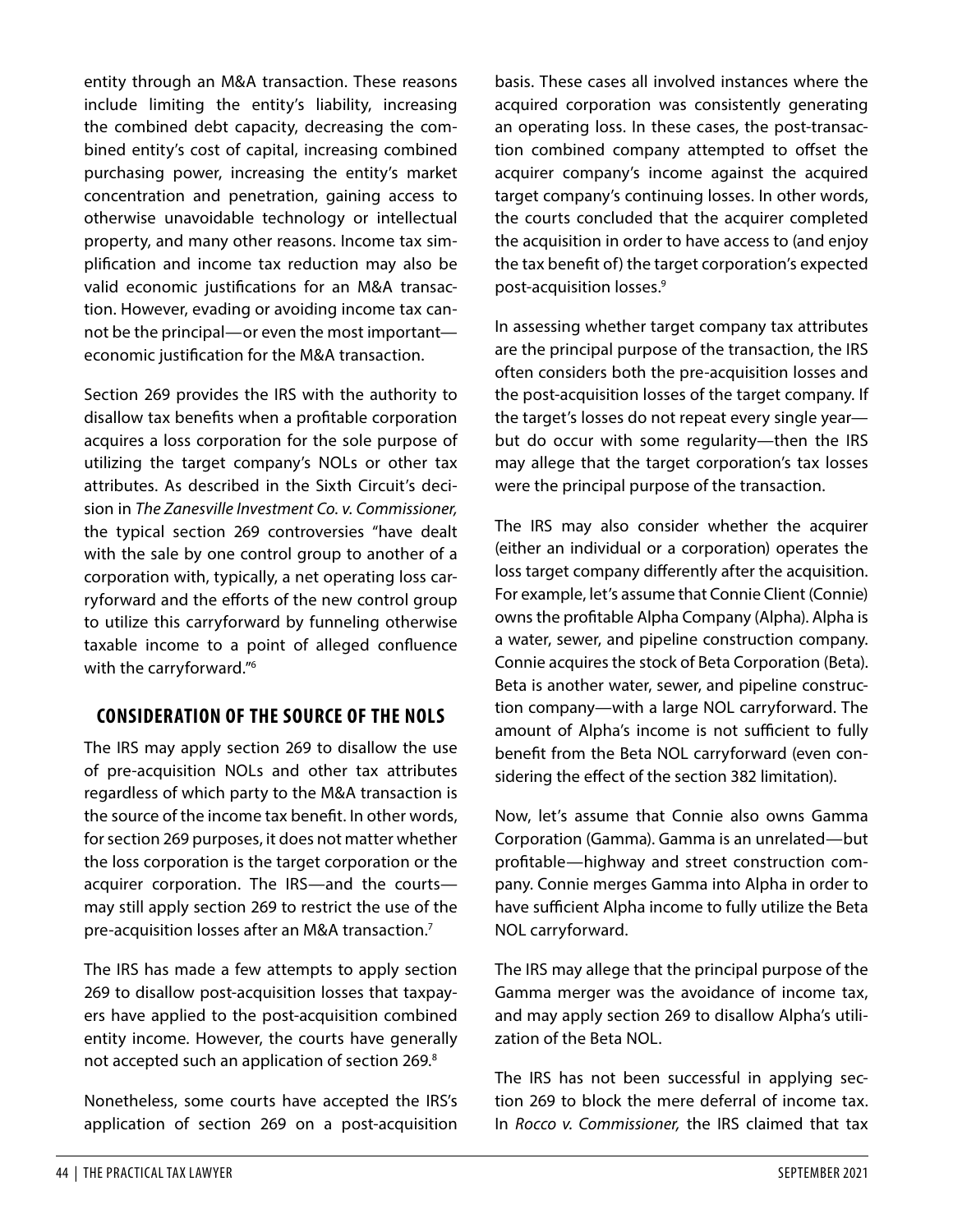avoidance was the taxpayer's principal purpose for using the cash method of accounting[.10](#page-7-9) The Tax Court rejected the IRS's position, stating that section 269 applies to "deductions or credits, the allowance of which would result in a permanent reduction of revenue.["11](#page-7-10) The *Rocco* court concluded that the government was "attempting to disallow a benefit which defers the tax but does not result ultimately in the avoidance or the evasion of tax.["12](#page-7-11)

#### **TRANSACTION SUBSTANCE OVER TRANSACTION FORM**

The redemption of a shareholder's shares in a loss corporation may trigger section 269 if the stock redemption puts another shareholder into a control position. In other words, the IRS may treat such a stock redemption as if it was an acquisition of the loss target corporation. However, the IRS's application of section 269 may not always prevail in such instances. For example, in *Younker Bros., Inc. v. U.S.,*  the court rejected the IRS's application of section 269, concluding that nontax motivations were the principal purpose of the shareholder redemption.<sup>13</sup>

In *Briarcliff Candy Corp. v. Commissioner,* the Tax Court made clear that it would broadly consider substance over form in the application of section 269. The Tax Court accepted the IRS's application of section 269 with respect to a loss acquirer corporation's purchase of a profitable subsidiary corporation, stating that section 269 was "broadly drafted to include any type of acquisition which constitutes a device by which one corporation secures a tax benefit to which it is not otherwise entitled."<sup>14</sup>

Tax counsel's advice to corporate acquirers may be that neither the IRS nor the courts will limit the application of section 269 to the "plain vanilla" M&A transaction, in which a profitable acquirer corporation buys a target corporation with an NOL carryforward.

#### **THE APPLICATION OF SECTION 269 TO A NEW CORPORATION**

Occasionally, the IRS may attempt to apply section 269 after the taxpayer's formation of a new corporate entity. According to Treasury Regulation 1.269-3(b)(3), section 269 may apply when an individual owns high-income assets and then transfers those assets to a newly formed controlled corporation that generally produces NOLs.

One example of the application of section 269 to a new corporation involved the musician and comedian Victor Borge.<sup>15</sup> For years, Borge earned a substantial amount of income from his musical comedy entertainment appearances. Totally unrelated to his work as an entertainer, Borge also owned an unincorporated poultry business that consistently generated operating losses. However, the tax law limited the annual amount of the unincorporated business losses that Borge could apply to offset his considerable entertainment income. So Borge incorporated the poultry business and he contracted through the new (unprofitable) corporation to provide his (profitable) entertainment services.

The IRS applied section 269 to disallow the offset of the new corporation's losses against Borge's entertainment-related income. Borge challenged the IRS's application of section 269 and brought the case to trial. On appeal, the Second Circuit agreed with the IRS, holding that the new corporation was formed for the primary purpose of providing an income tax benefit to Borge, upholding the application of section 269 to deny the income offset by the corporation's operating losses.

Normally, the IRS applies section 269 when a taxpayer utilizes a corporate form to enjoy income tax benefits from either built-in or pre-existing circumstances. The most typical example of this circumstance is when a target corporation has an available NOL carryforward. However, the IRS may also apply section 269 when the taxpayer creates a new corporation around an existing business for the principal purpose of obtaining income tax benefits.

Of course, the IRS will not apply section 269 to disallow tax benefits when there are alternative (nontax-related) purposes for the formation of the corporate entity. In particular, the courts often consider these other, non-tax-related reasons for the corporate formation. For example, the Tax Court decision in *Cromwell Corp. v. Commissioner,* states that "[t]he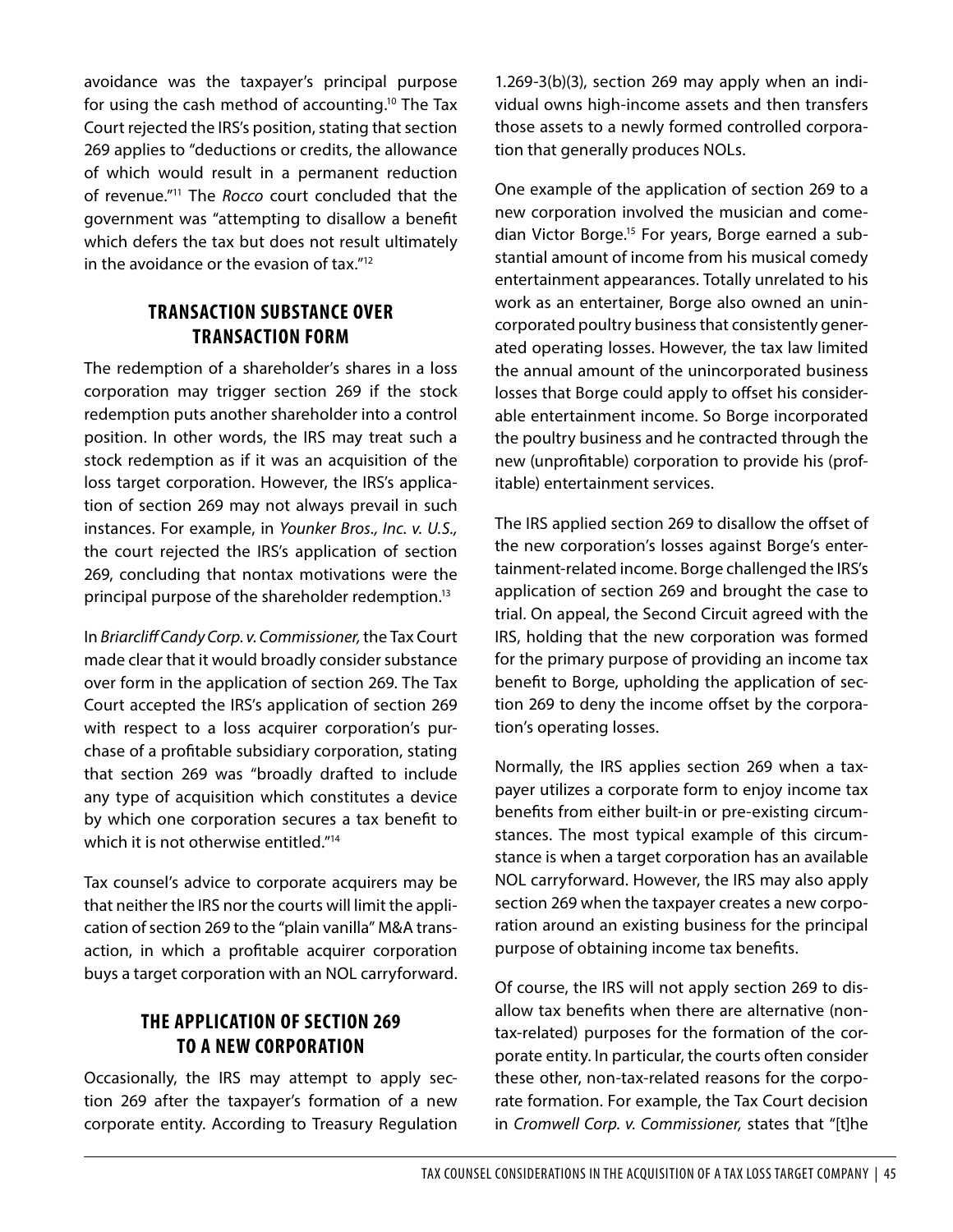formation of a holding company to acquire another corporation is not an unusual procedure and is not a 'device' which would distort the income of … the principals … as comprehended by Section 269."[16](#page-7-15)

#### **THE S CORPORATION EXCEPTION TO SECTION 269**

According to Revenue Ruling 76-363, section 269 cannot be applied to disallow any deduction, credit, or other tax allowance of a corporation that has elected to be taxed under Subchapter S. Under the section 1366 rules for S corporations, such small business corporations pass through income, gains, losses, and deductions to the company shareholders. Accordingly, and practically, section 269 will not apply to limit an S corporation's deductions, credits, or other tax allowances.

In addition to Revenue Ruling 76-363, the courts have recognized that the tax pass-through status of an S corporation effectively negates the application of section 269 to disallow income tax benefits at the corporation level. For example, in *Modern Home Fire & Casualty Ins. Co. v. Commissioner,* the IRS alleged that the principal purpose of the shareholder's use of the S corporation was to offset losses against the corporation's income[.17](#page-7-16) The Tax Court concluded that, even if the IRS's allegation was correct (which the court did not need to rule on), section 269 would not apply to an S corporation.

#### **THE SECTION 382 LIMITATION ON NOL USE**

Section 269 is intended to limit tax avoidance or tax evasion related to the acquisition of a loss target company. In contrast, section 382 is intended to limit the acquirer's annual use of the acquired NOLs of a target company that has an NOL carryforward.

Sections 382(g) and (i) describe the test for when the section 382 NOL limitation is triggered. The section 382 NOL limitation applies after there is an "ownership change" in the loss target corporation. Such an ownership change occurs if the percentage of corporate stock owned by any five percent shareholder increases by more than 50 percentage points over the lowest stock percentage owned by

that shareholder. The look-back period for the testing of the 50 percentage point ownership change is three years.

An ownership change occurs when the loss target corporation is acquired either in a taxable purchase or in a tax-free reorganization. A taxable purchase may involve an asset purchase accounted for under section 1060. A tax-free reorganization may involve any of the reorganization structures accounted for under sections 368(a)(1)(A), (C), or (D).

The annual amount of the pre-change NOL available to the acquirer is calculated as the fair market value of the target loss corporation at the time of the ownership change multiplied by the applicable federal long-term tax-exempt rate. Section 382(k)(1) defines a loss target corporation as a corporation that is entitled to use an NOL carryback or carryforward or that has an NOL for the current tax year in which the ownership change occurred.

A loss target corporation also includes any corporation with a "net realized built-in loss." According to section 382(h)(3)(A), a corporation will have a net unrealized built-in loss if the aggregate adjusted basis of the corporation's assets exceeds the aggregate fair market value of the corporation's assets. This comparison is made just before the date of the ownership change that triggers section 382.

Section 382(h)(1)(B) provides the limitation on the acquirer's use of the target corporation's net unrealized built-in loss. That limitation is described as follows: The acquirer corporation treats the net unrealized built-in loss as a pre-ownership change loss that can offset post-change income only to the extent of the above-described section 382 annual limitation.

Section 382(h)(2)(B) provides that a recognized built-in loss is any loss recognized on the disposition of an asset during a five-year period. That five-year period begins on the ownership change date. The amount of the recognized built-in loss that is treated as a pre-change loss is limited to the amount of the net unrealized built-in loss.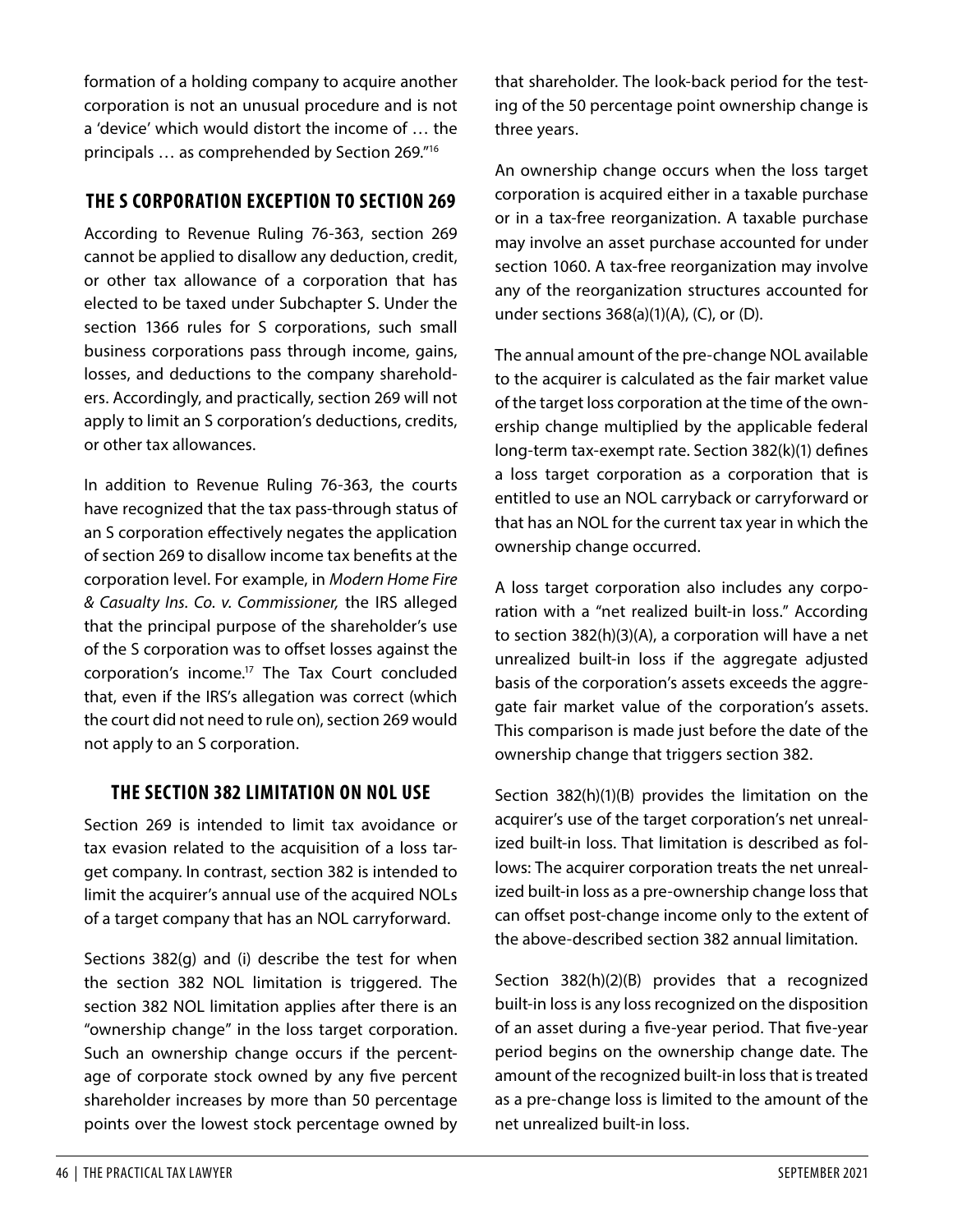#### **OTHER POTENTIAL CHALLENGES TO M&A TRANSACTIONS**

Tax counsel is aware that the IRS may also challenge the income tax motivations behind an M&A transaction by applying other tax provisions and doctrines. For example, the IRS may challenge the M&A transaction under the section 482 (and the related regulations) intercompany transfer price rules. The IRS may also challenge the tax impact of the M&A transaction under several non-statutory legal doctrines. For example, the IRS may attempt to recharacterize the M&A transaction based on the principle of economic substance, the principle of substance over form, the principle of a sham transaction, or the principle of a step transaction.

The M&A transaction should be safe from an IRS challenge under the business-purpose legal doctrine if the transaction is shown to be motivated by a valid business purpose—other than tax avoidance or tax evasion.

## **PROPOSED M&A TRANSACTION PLANNING CONSIDERATIONS**

There is little that a corporate acquirer can do to avoid the application of the section 382 limitation on the annual use of the acquired loss corporation's NOLs. However, there are numerous factors that tax counsel may recommend that a corporate acquirer consider to avoid (or to successfully defend against) the IRS's application of section 269 in an M&A transaction. The transaction participant's analysts and other financial advisers may assist the tax counsel in the development and documentation of these considerations.

The owners/managers of the acquirer corporation (and the owners/managers of both corporations, in the case of a merger transaction) should seriously contemplate—and carefully document—the following considerations:

• The acquirer company should have a written acquisition plan that is approved by its board of directors. In the case of a merger, both companies should have a written merger plan that is approved by their respective boards of directors.

This written transaction plan (or plans) should thoroughly document (and quantify, if possible) all of the non-tax reasons for completing the proposed M&A transaction.

- To the extent that there are both tax reasons and non-tax reasons for the M&A transaction, the written plan (or plans) should make clear that the non-tax reasons are the principal reasons for the proposed transaction. The non-tax reasons may include industry, strategic, and operational considerations. These non-tax considerations should be described so as to make it obvious that they are the principal transaction drivers.
- Financial projections for the post-transaction entity should be included in the written plan (or plans). These financial projections should, of course, include any of the expected post-transaction income tax benefits—and all other post-transaction benefit considerations. However, the post-transaction financial projections should demonstrate that non-tax factors—that is, operating income, post-merger synergies, economies of scale and size, etc.—are the principal components of the combined entity's expected cash flow.
- If a profitable entity is acquiring or merging with a loss entity, then the post-transaction business plan should demonstrate how the transaction will "turn around" (or make profitable) the business operations that were previously operating at a loss. If the target corporation's operating loss is expected to be temporary or is due to extraordinary circumstances (e.g., the temporary impact of the COVID-19 pandemic), then those factors should be described in the post-transaction business plan.
- In particular, a corporation acquiring (or merging with) a target company in a different line of business should describe the business (i.e., nontax) reasons for the M&A transaction. There are numerous valid business purposes for such consolidation transactions, including planned product/service/geography diversification, access to financing collateral, access to new lines of distribution, reduction of any seasonality effects,